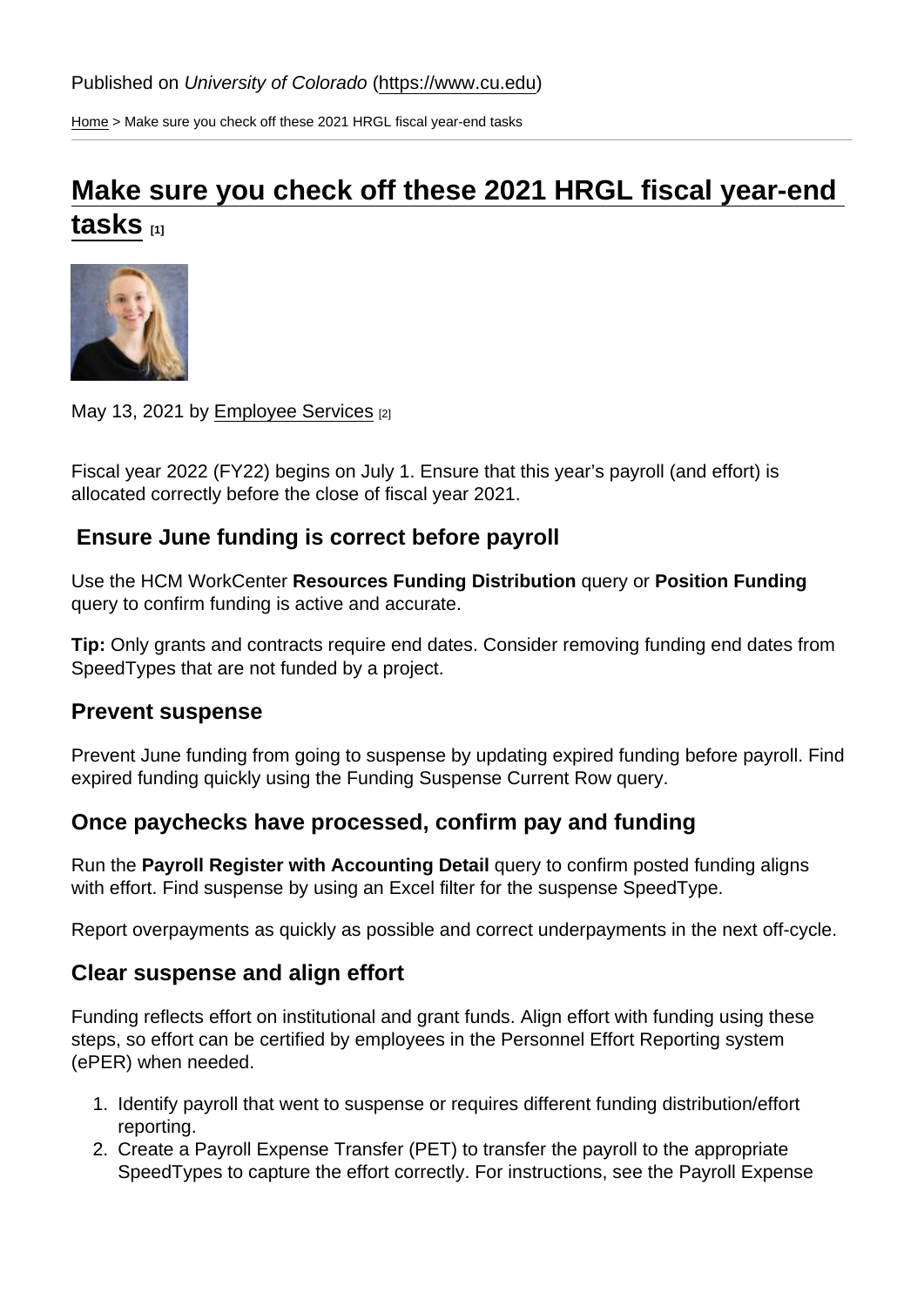Transfers step-by-step guide.

- 3. Complete FY21 PETs by July 14 to post to FY21.
- 4. When a PET redistributes grant funded payroll, it updates ePERS as well. This means that previously certified ePERS effort must be recertified.

## Ensure PETs are approved on time

Fully approve FY21 PETs by second close deadline July 14 at 6 p.m. to post to FY21.

Note: Employees must recertify ePERS after completing a PET that affects grant funding.

## Confirm overpayments Collected by Fiscal Year End

Full or partial overpayment credits collected by June 30 will be posted to in the same fiscal year. Remaining amounts will be credited when collected, or during the next fiscal or calendar year-end cycle – whichever comes first.

### Need extra help?

To access the HCM queries mentioned above:

- 1. Log into the [employee portal](https://my.cu.edu/)  $[3]$ .
- 2. Open the CU Resources dropdown menu and click Business Tools .
- 3. Select the HCM tile and choose HCM Community Users from the drop-down menu.
- 4. Click the HCM WorkCenter tile.
- 5. Select the Resources tab and click the query you desire.

You can find additional HRGL resources below:

- $\bullet$  [Funding Entries](https://www.cu.edu/hcm-community/enter-funding-changes-department-budget-tables) [4]
- [Payroll Expense Transfers \(PETs\)](https://www.cu.edu/hcm-community/pay-transactions/create-payroll-expense-transfers)  $[5]$
- [Overpayment Procedures](https://www.cu.edu/docs/es-procedure-overpayment) [6]

As always, you can email [hcm-community@cu.edu](mailto:hcm-community@cu.edu) [7] or [System.HRGL.Team@cu.edu](mailto:System.HRGL.Team@cu.edu) [8] for additional help.

[HRGL](https://www.cu.edu/blog/hcm-community/tag/hrgl) [9], [year-end](https://www.cu.edu/blog/hcm-community/tag/year-end) [10], [fiscal year-end](https://www.cu.edu/blog/hcm-community/tag/fiscal-year-end) [11], [fiscal year](https://www.cu.edu/blog/hcm-community/tag/fiscal-year) [12], [PETs](https://www.cu.edu/blog/hcm-community/tag/pets) [13], [payroll expense transfer](https://www.cu.edu/blog/hcm-community/tag/payroll-expense-transfer) [14], [Funding Entry](https://www.cu.edu/blog/hcm-community/tag/funding-entry) [15], [Funding Suspense](https://www.cu.edu/blog/hcm-community/tag/funding-suspense) [16], [ePER](https://www.cu.edu/blog/hcm-community/tag/eper) [17], [overpayment](https://www.cu.edu/blog/hcm-community/tag/overpayment) [18]

Display Title:

Make sure you check off these 2021 HRGL fiscal year-end tasks

Send email when Published:

No

Source URL: https://www.cu.edu/blog/hcm-community/make-sure-you-check-these-2021-hrgl-fiscal-yearend-tasks

Links

[1] https://www.cu.edu/blog/hcm-community/make-sure-you-check-these-2021-hrgl-fiscal-year-end-tasks

[2] https://www.cu.edu/blog/hcm-community/author/34887

[3] https://my.cu.edu/

- [4] https://www.cu.edu/hcm-community/enter-funding-changes-department-budget-tables
- [5] https://www.cu.edu/hcm-community/pay-transactions/create-payroll-expense-transfers